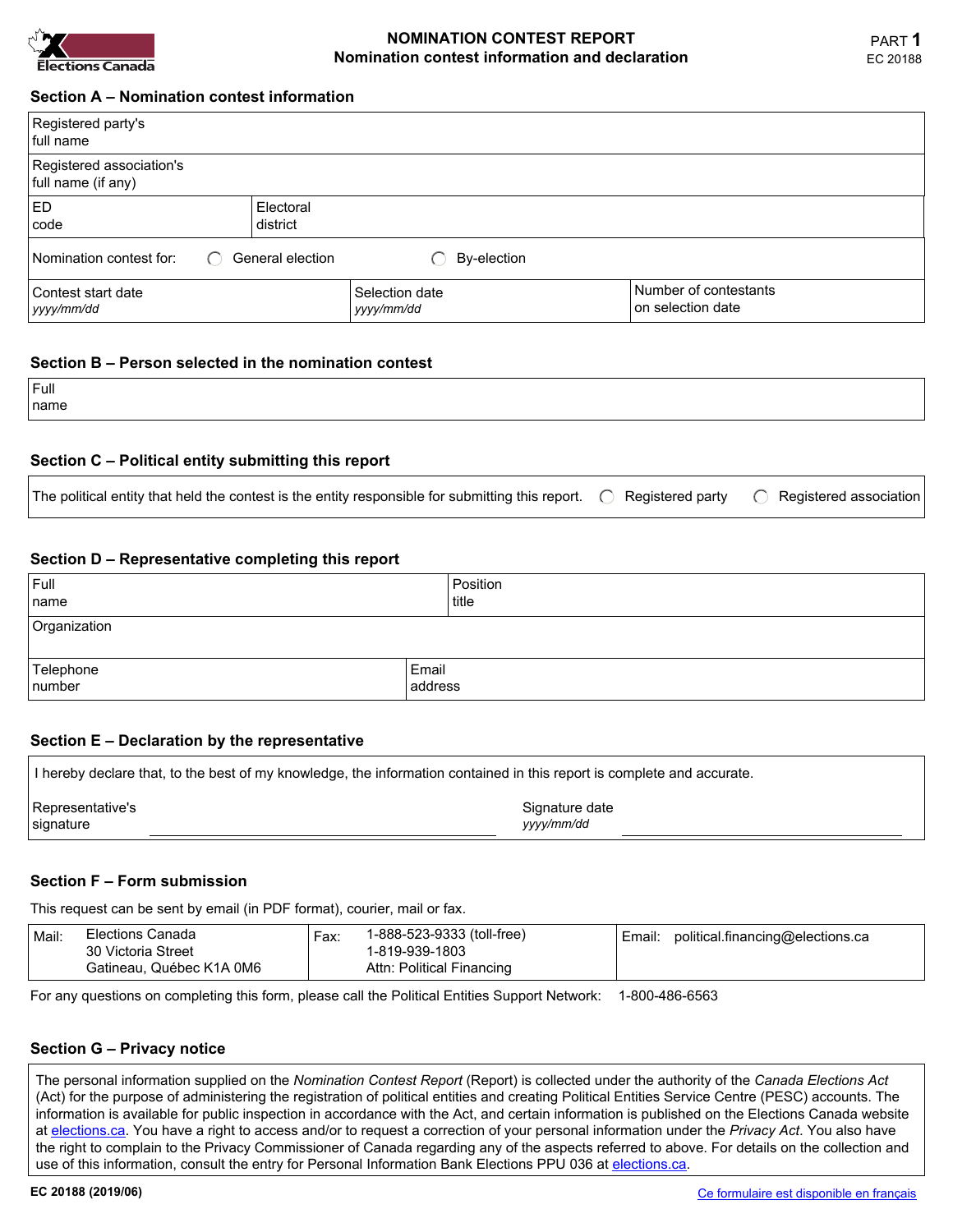

# **NOMINATION CONTEST REPORT Nomination contestant's information**

Complete one Part 2 per nomination contestant. If you require additional pages, please print copies of this page.

## **Section A – Nomination contestant's information**

| Full<br>name           |        |                  | Preferred language of correspondence $\bigcirc$ |                | English | $\left( \quad \right)$ | French |
|------------------------|--------|------------------|-------------------------------------------------|----------------|---------|------------------------|--------|
| <b>Address</b>         |        |                  |                                                 |                |         |                        |        |
| Street<br>no.          | Street |                  |                                                 |                | Unit    |                        |        |
| $ $ City               |        |                  | Prov./<br>Terr.                                 | Postal<br>code |         |                        |        |
| Telephone<br>number    |        | Email<br>address |                                                 |                |         |                        |        |
| <b>Mailing address</b> |        |                  |                                                 |                |         |                        |        |
| Same as address above  |        |                  |                                                 |                |         |                        |        |
| <b>Street</b><br>  no. | Street |                  |                                                 |                | Unit    |                        |        |
| City                   |        |                  | Prov./<br>Terr.                                 | Postal<br>code |         |                        |        |

# **Section B – Nomination contestant's financial agent**

A financial agent does not need to be appointed if the campaign did not accept any contributions, loans or transfers and did not incur any nomination campaign expenses.

| Full<br>name           |               |                  | Preferred language of correspondence (C) |                          | English        | French<br>$\left( \quad \right)$ |
|------------------------|---------------|------------------|------------------------------------------|--------------------------|----------------|----------------------------------|
| <b>Address</b>         |               |                  |                                          |                          |                |                                  |
| Street                 | <b>Street</b> |                  |                                          |                          | Unit           |                                  |
| no.                    |               |                  |                                          |                          |                |                                  |
| City                   |               |                  | Prov./<br>Terr.                          | $\overline{\phantom{0}}$ | Postal<br>code |                                  |
| Telephone<br>number    |               | Email<br>address |                                          |                          |                |                                  |
| <b>Mailing address</b> |               |                  |                                          |                          |                |                                  |
| Same as address above  |               |                  |                                          |                          |                |                                  |
| <b>Street</b>          | Street        |                  |                                          |                          | Unit           |                                  |
| no.                    |               |                  |                                          |                          |                |                                  |
| City                   |               |                  | Prov./<br>Terr.                          |                          | Postal<br>code |                                  |

| Contestant's           | Selection date | Page |    |
|------------------------|----------------|------|----|
| <sup>1</sup> full name | vvvv/mm/dd     |      | Οţ |